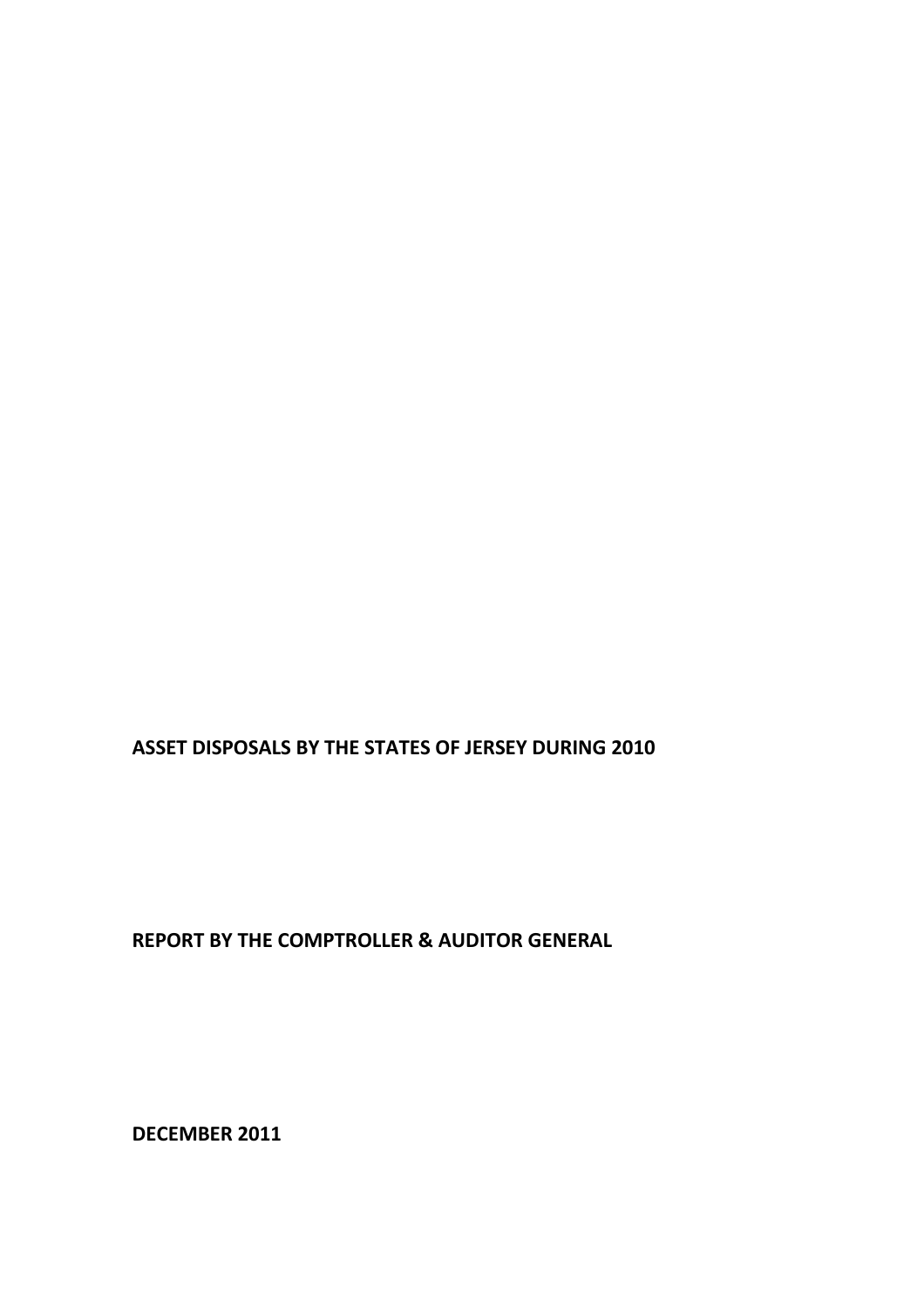Asset disposals by the States of Jersey during 2010 Report by the Comptroller & Auditor General December 2011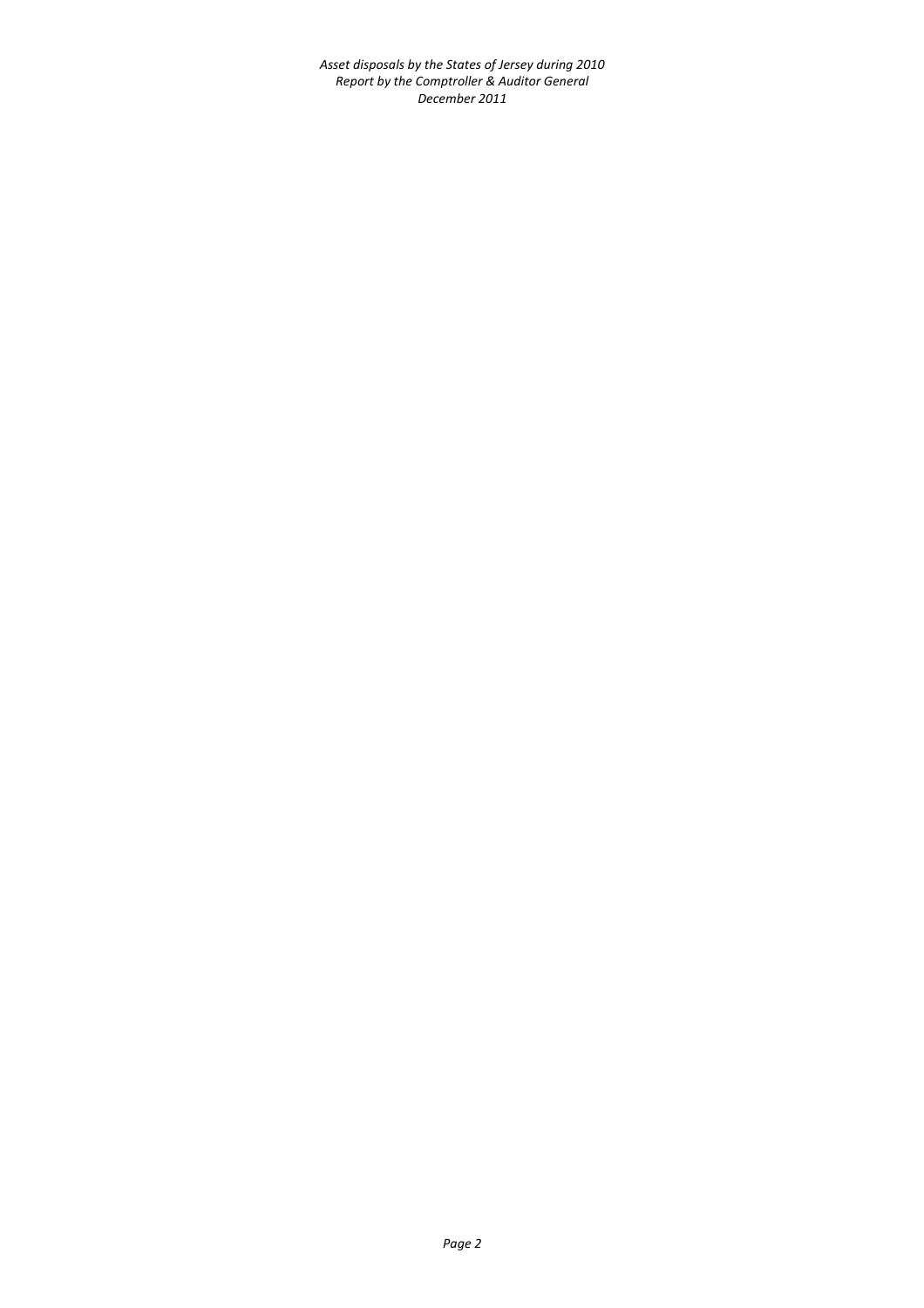## Introduction

- 1. In November 2010, I published a report of a review of asset disposals by the States of Jersey during 2010. That report made a number of observations concerning sales of properties under the Jersey Homebuy scheme. Those observations attracted attention, not least in the context of hearings held by the Public Accounts Committee.
- 2. In the circumstances, it appeared sensible to undertake a further review of asset disposals during 2010. That review was duly carried out and this paper is the report of that review. The terms of reference for the review are attached to this paper as Appendix One.

### Asset disposals during 2010

3. As Reported in the States' financial statements for 2010, the total amounts of assets disposals during 2010 were as follows:

| £'000                                     | Land and<br>buildings | Property<br>held for<br>disposal | <b>Transport</b><br>equipment | Plant and<br>machinery | <b>Totals</b> |
|-------------------------------------------|-----------------------|----------------------------------|-------------------------------|------------------------|---------------|
| Cost                                      | 4,452                 | 5,617                            | 616                           | 1,130                  | 11,905        |
| Less depreciation                         | 109                   | 35                               | 538                           | 646                    | 1,328         |
| book amount of assets<br>Net.<br>disposed | 4,433                 | 5,583                            | 78                            | 484                    | 10,577        |

### Review

- 4. The purpose of the review was to answer three principal questions:
	- (1) were disposals effected in accordance with properly approved policies of the States?
	- (2) were sales effected at proper prices?
	- (3) were all proper approvals for disposals obtained?
- 5. The outcome of the review was that, in every instance but one, the disposals were:
	- (1) effected in accordance with properly approved policies of the States.
	- (2) effected at proper prices.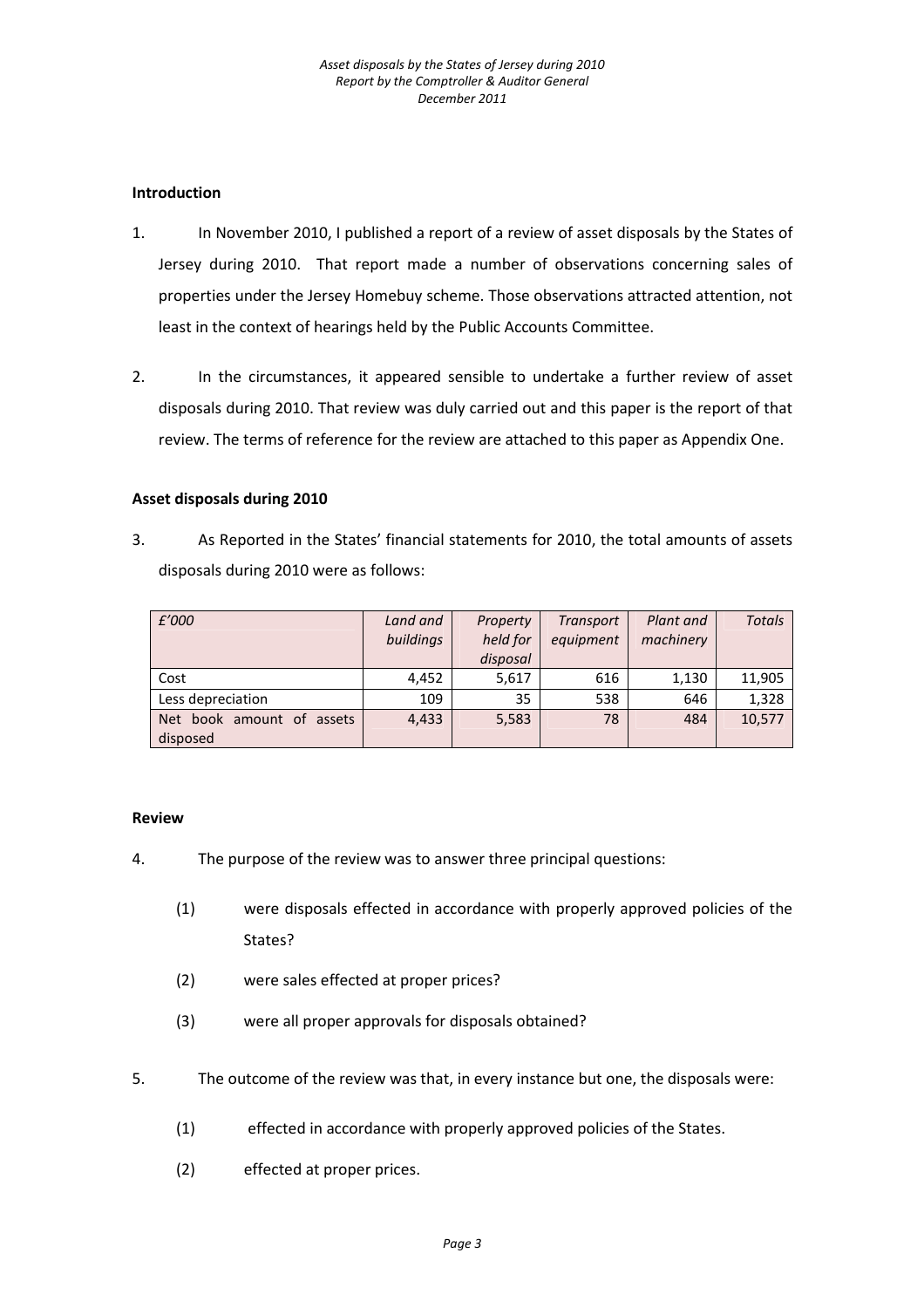#### Asset disposals by the States of Jersey during 2010 Report by the Comptroller & Auditor General December 2011

- (3) effected in accordance with all of the required approvals.
- 6. The one exception concerned a further sale under the proposed Jersey Homebuy scheme. That disposal formed a part of the programme of Jersey Homebuy sales which began in 2009 but had not been concluded by the end of 2009. It did not form a part of a further series of Jersey Homebuy sales. That transaction was subject to the issues which led to the comments which were made in my report published in November 2010 and which were subsequently examined by the Public Accounts Committee. As such, I do not repeat here the comments which were made in that report.